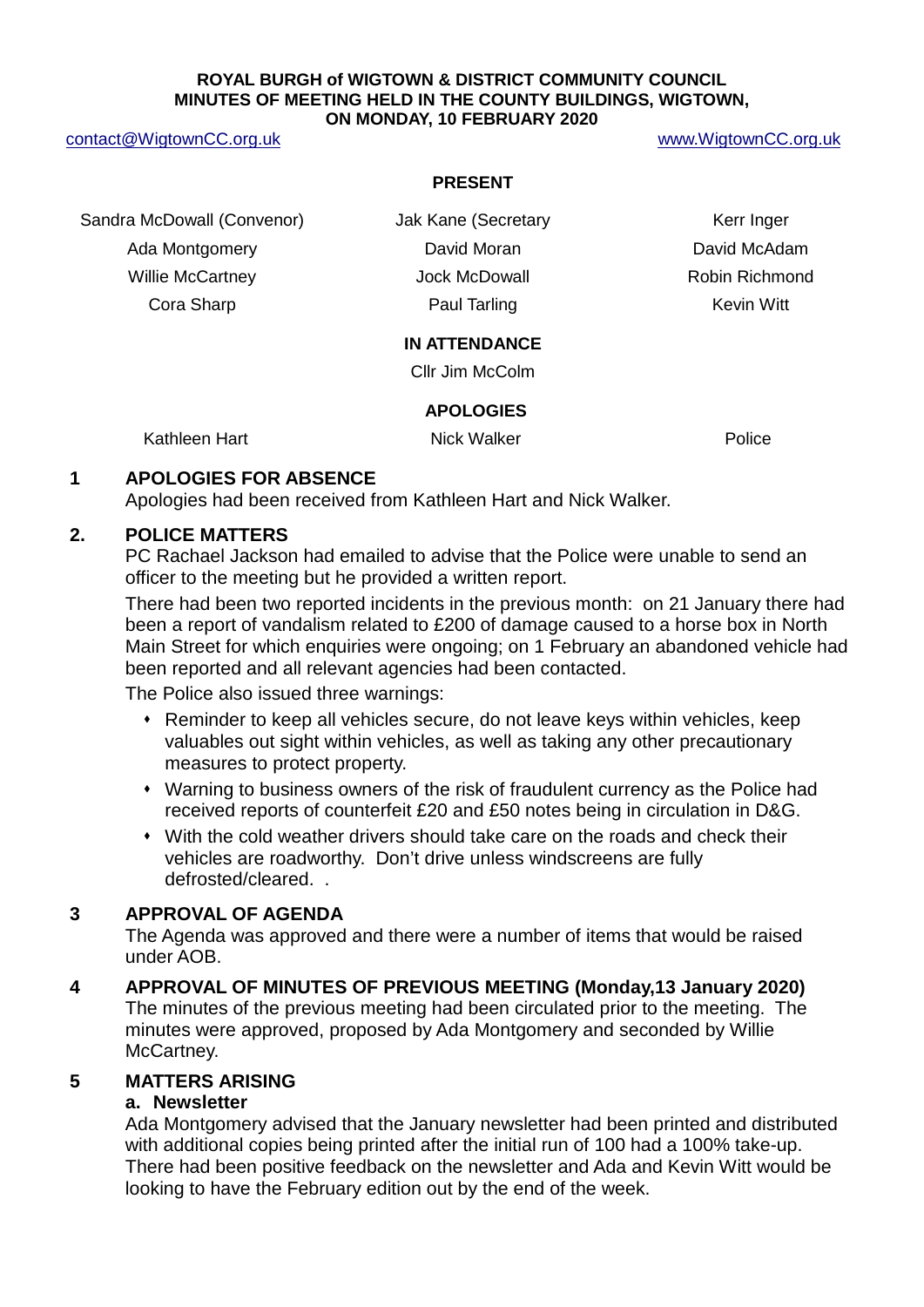# **b. Wigtown Post Office ATM**

The Secretary had identified that the ATM issue was around lack of Planning documentation re the installation of the machine and he had provided Mary Wallace with the relevant information from the Council's Planning Portal. It has now been reported that, rather than withdrawal of the facility, a new replacement ATM would be installed.

# **c. Anti-Social Behaviour Update - School Pick Up Point**

The Secretary had written to Douglas Kirkpatrick, Lead Officer, Swestrans suggesting that one way of reducing the opportunity of pupils negatively interacting with other pedestrians and drivers would be to move the pick-up point to the bus shelter across the road, effectively removing the pupils from the problem area outside the former Bank. There had been no response received yet. Ada Montgomery had been monitoring the situation and there had been a reduction in incidents.

## **d. Registrar Service**

As agreed Cllr McColm had written to Ailsa Freeman, Communities Directorate's Customer Services Manager to raise the issue of people having difficulty in arranging appointments with a Registrar in Wigtown. The Secretary followed up this contact with Ailsa who provided further detailed information:

- Appointments can either be made at a facility or by calling the Council's Contact Centre Monday to Friday, 8am – 6pm
- Appointments for registration are available in Wigtown on Mondays, Tuesdays, Wednesdays and Thursdays. Friday appointments are available at Newton Stewart and Stranraer, Saturday appointments at Stranraer.
- The longest a person should wait for an appointment is three days. If a death occurred on a Friday, the next available day for appointments with a Registrar in Wigtown currently is Monday.

Ailsa looked into reports that over the festive period relatives had to wait ten days for an appointment and then were made to travel to Stranraer. She could find no incidents of this nature but would investigate if specific details could be provided. It was agreed that as the response would be included in the February newsletter, members of the community would be asked to report any problem with the Registrar service to the Community Council

# **e. Mercat Cross**

The contractors had revisited to remove and replace the defective repointing around the base. The pointing was covered by hessian for a week or so as recommended in the initial report.

# **f. Wigtown Chip Shop sign**

The owner of the new business had confirmed that his architect would be submitting a retrospective application for advertisement consent for the new signs and lights.

# **g. Kirkinner School Zone lights**

The Secretary had reported to the Council on 23 December 2019 that the warning lights approaching Kirkinner School were not working again. He did not receive confirmation until 15 January 2020 that the lights had been scheduled for repair and this was still outstanding. As the 20mph limit was technically only in force when the lights were flashing this was a concern to parents of pupils making their way to and from school. Cllr McColm was asked to contact Roads Department to pursue an early repair.

# **h. Unconsented Advertising Boards**

Planning had been asked to look into the plethora of permanent advertisement boards that had been attached to the railings around Wigtown Square gardens and bowling green and none of which have been given Advertising Permission. The Planning Enforcement Team would investigate and consider it in accordance with the Council's Planning Enforcement Charter which categorised the issue as falling within Group C of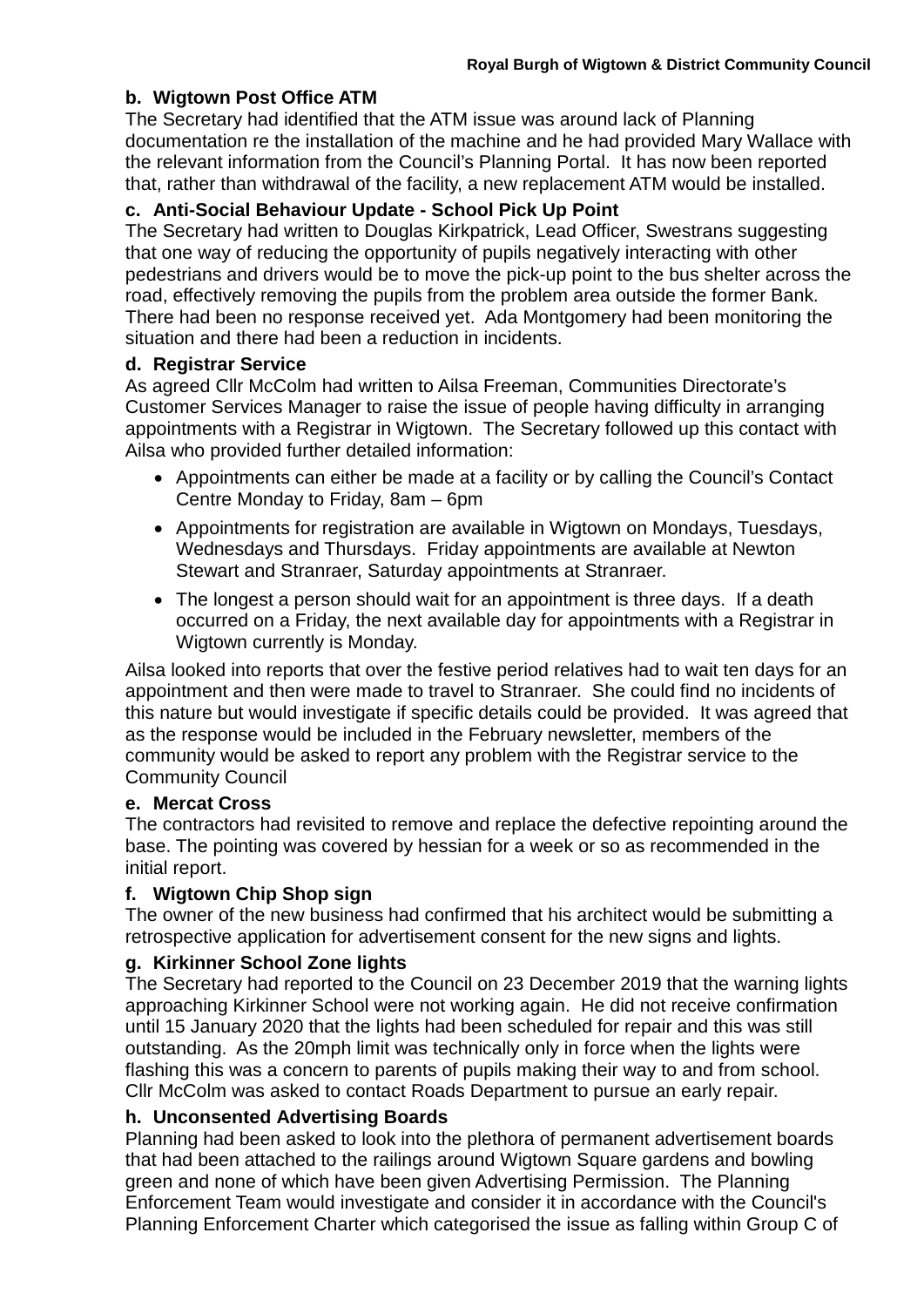the priority system used. Accordingly a full response or an update in writing detailing the timescales for investigating the matter would be issued within 60 working days.

## **6 UPDATES & REPORTS**

## **a: Financial Report**

A Financial report had been circulated prior to the meeting. Jak Kane confirmed that the CC Admin Grant of £674.75 (*2018/19 £678.10*) had eventually been received from the Council and Wigtown Guides had paid £35 for the wreath sourced by the CC.

In the Festivals Account the £300 bill from Brian Little for the Christmas tree had been paid (down from £450 last year). Jock McDowall explained that there would be a bill for the hire of the machine used to raise the tree and attach the lights.

### **b: Consultations WP**

A Report had been circulated prior to the meeting highlighting four current consultations:

### **i. Draft Sectoral Marine Plan for Offshore Wind Energy**

The Scottish Government was seeking views on the draft Sectoral Marine Plan for Offshore Wind Energy and related documents.

Paul Tarling, Sandra McDowall and Cora Sharp had attended a Marine Scotland consultation event and reported that Crown Estate Scotland were keen that communities had sufficient information about the proposals and that they participated in the consultation. It had been revealed that, while some Councils had objected to the proposals, DGC Planners had indicated that they would not comment at this stage and, only if the Draft Plan Option for SW1 located to the south of the Mull of Galloway and Luce Bay was taken up, would they would respond and consider any subsequent planning applications. Paul Tarling pointed out that, in the absence of any DGC deep-water ports, economic benefit from locally based jobs resulting during the offshore wind farm construction and installation phases and from the onshore grid connection points was likely to be based in and around Cumbrian seaports.

Sandra and Paul had prepared responses to the consultation and these together with any additional written comments from other Community Councillors would be collated by Jak Kane into a formal CC response. The Community Councillors present were asked for confirmation that Wigtown & District Community Council should 'Strongly oppose' draft Plan Option SW1. Eleven of the twelve Community Councillors in attendance agreed.

### **ii. Licensing of Sexual Entertainment Venues (SEVs)**

D&G Council is looking for individual responses from community members to a short online survey [\(https://www.surveymonkey.co.uk/r/KCNYWNX\)](https://www.surveymonkey.co.uk/r/KCNYWNX) on whether or not the Council should license Sexual Entertainment Venues, i.e. lap dancing or strip clubs. If the Council decides not to license SEVs, it is important to note that SEVs could still open and operate in D&G but the Council would not be able to regulate them directly under the licensing regime.

### **iii. Dumfries & Galloway Shoreline Management Plan (SMP)**

The Dumfries & Galloway Shoreline Management Plan was originally produced in 2005 and is being updated to further develop the understanding of flooding, coastal erosion, wave overtopping and the current coastal protection along the Solway coastline. Paul Tarling attended the first of a series of engagement events in Port Logan on 5 February as the CC's representative and had been given a copy of maps and other information on the potential impact of future increase in sea levels. He explained that currently DGC's position seemed to be that there would not be any planned infrastructure changes until a problem emerged. It was agreed that Jak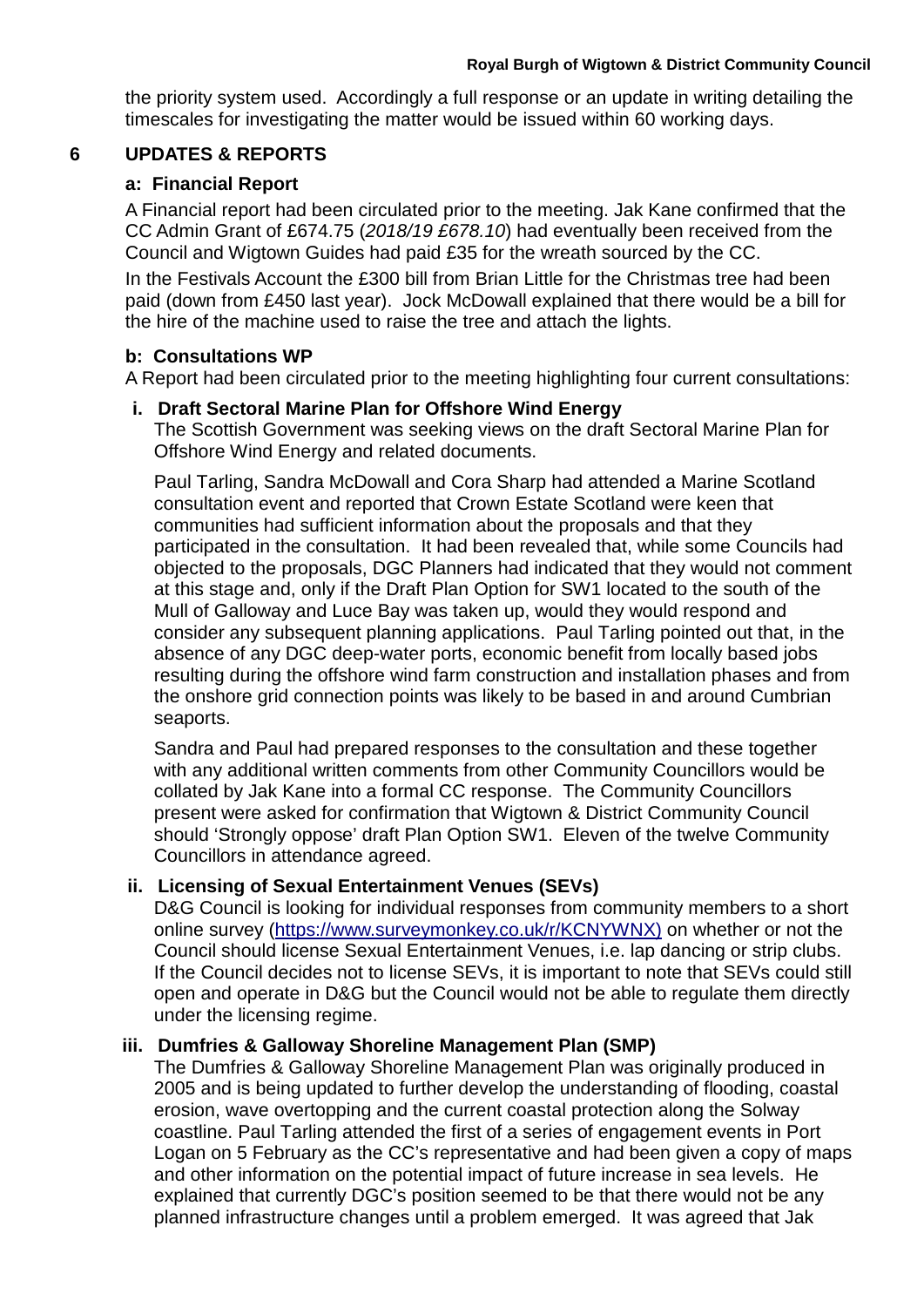Kane would circulate copies of the maps and related information related to Wigtown Bay.

Jak Kane said that he had only just received notification that the Council was carrying out satisfaction surveys on the Council's Report-it Service and CCES (Community Council Enquiry System). It was agreed that Jak could complete these surveys on behalf of the Community Council on the basis that he was the prime user of the facilities as Secretary of the CC.

# **c: Planning WP**

Jak Kane had circulated a report prior to the meeting in the absence of Nick Walker. There was a new application in connection with the erection of a dwelling house at Culbae Farmhouse, Whauphill for which no submission was recommended.

Another new application had been submitted re replacement UPVC windows and doors in the derelict property at 24 High Street, Wigtown but the application had been included in the Weekly Planning list on 15 January and approved unconditionally on 7 February 2020. The Delegated Report determined that "t*he proposal would not have a materially adverse effect on the character r appearance of the Conservation Area".* It was agreed that the Community Council would normally have considered a submission against the application to show consistency as, in the past, the Community Council had objected to installation of UPVC replacement doors and windows in properties within the Wigtown Conservation Area on the grounds that it risked undermining the wider Conservation Area as well as the heritage value of individual properties. The Council's decision on this application also set a precedent for future applications for replacement windows and doors within the Conservation Area. It was agreed that the Council be advised that WCC was disappointed that it had not had the opportunity to make a representation on the application because of the unexpected timeous decision and the future implications of the Planners' decision to approve.

Additional documents relating to 3B's application had been submitted to address concerns raised by Roads Department and Scottish Water. Updates and decisions on other planning applications were noted.

Cllr McColm did not participate in the discussion of the Planning issues.

# **<sup>7</sup> Town Square Development WP**

Sandra McDowall said that she had spoken to Kenny Bowie, SPEN re the planned works to underground power lines in the town square and he had said that a contractor had been appointed and the work should start in March/April 2020. He had also agreed to remind David Jones to provide Sandra with a copy of the working drawings. A meeting of the Working Party was convened for 7pm on Wednesday, 26 February at Duncan Cottage, Wigtown

# **8 Community Festival/VE Day 75 Weekend**

The dates for the annual Community Festival were provisionally set for the week commencing Saturday, 11 July which would incorporate the Riding of the Marches that was planned for Sunday, 12 July.

It was also noted that VE 75 weekend would fall on 8-10 May 2019 and it was agreed that initial contact would be made with Steve Hannah who led on the organisation of the Garlieston Military Weekend and Suzie Cowper, Co-op Community Champion to find out if they had any plans for events to commemorate that weekend.

# **9 CORRESPONDENCE, ETC**

*Christmas Lights Review –* DGC Infrastructure had asked for information in connection with arrangements for the erection of Christmas lights/decorations in the